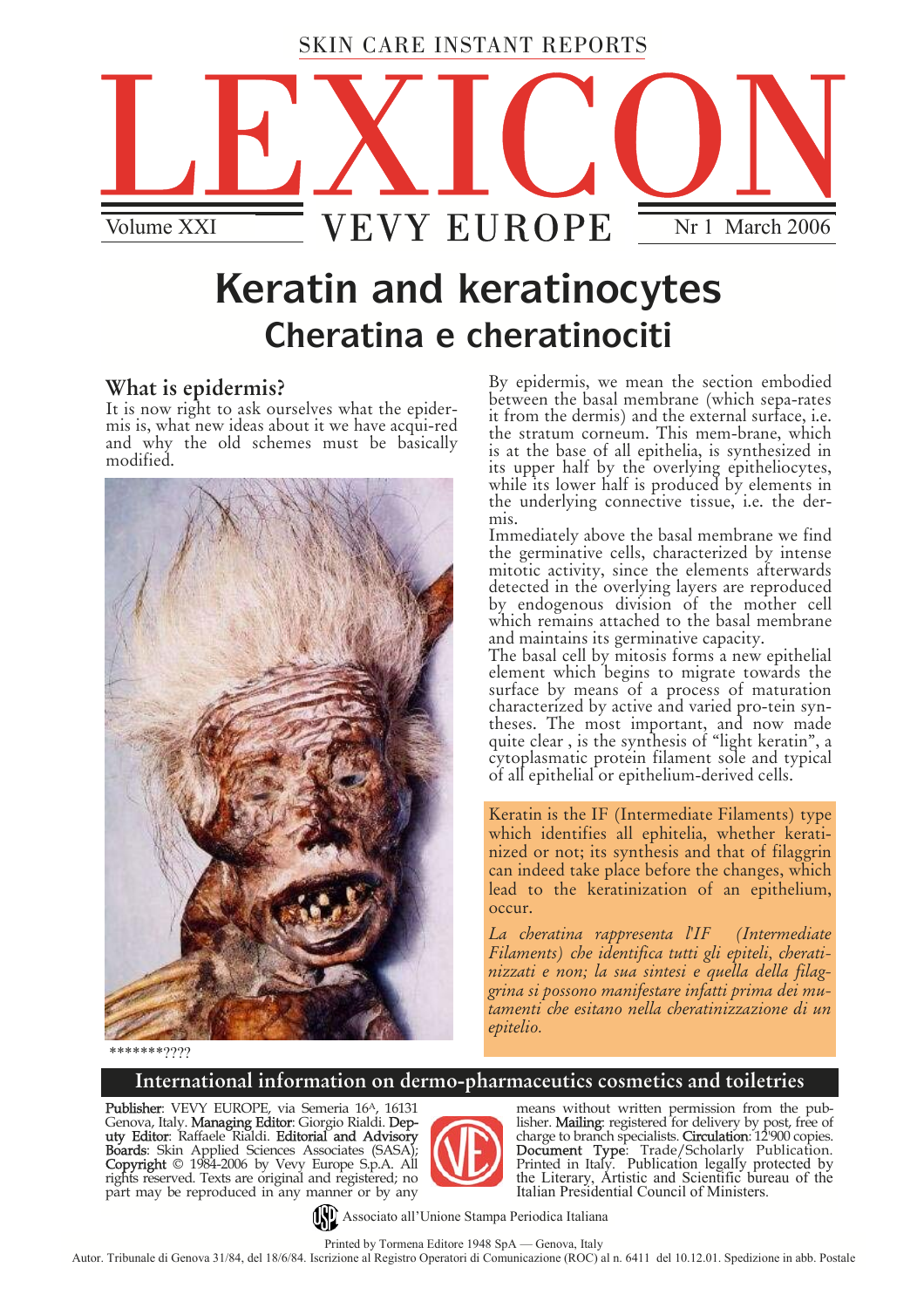

## **Che cos'è l'epidermide?**

Per epidermide intendiamo lo strato che va dalla membrana basale (che la divide dal derma) alla superficie esterna, ovvero al cosiddetto strato corneo. Tale membrana, che caratterizza la base di tutti gli epiteli, viene sintetizzata nella metà superiore dagli epiteliociti sovrastanti, mentre la metà inferiore è prodotta dagli elementi del connettivo sottostante, ossia dal derma. Immediatamente al di sopra di essa ritroviamo le cellule germinative, caratterizzate da un'intensa attività mitotica, poiché gli elementi che a mano a mano troviamo negli strati sovrastanti rappresentano l'esito della suddivisione della cellula "madre" che resta aderente alla membrana basale e mantiene le sue capacità germinative. Al momento della mitosi infatti la cellula basale (germinativa) si suddivide ed il nuovo elemento epiteliale inizia la sua migrazione verso la superficie attraverso un processo di maturazione caratterizzato da attive e diversificate sintesi proteiche.

Di queste la più significativa è la produzione di "cheratina leggera", filamento proteico citoplasmatico, tipico ed esclusivo di tutte le cellule epiteliali o di tale origine.

An adequate availability of HRP (Histionine Rich Protein) forms the biochemical basis for complete aggregation of the fibrous keratin filaments in the amorphous keratin matrix. All things considered, it would lead to the formation of a highly efficient corneous barrier.

*Una buona disponibilità di HRP (Histionine Rich Protein) costituisce la base biochimica per una completa aggregazione dei filamenti di cherat- ina fibrosa nella matrice di cheratina amorfa; in ultima analisi porterebbe alla formazione di una barriera cornea altamente efficiente.*

### **Keratinocytic functions**

In this context, the keratinocytic functions of the Malpighian layer can be synthetized as follows:

- basal and prickle cells: these provide for synthesis and assembly of the various, relatively low sulphur fibrous keratins;
- granular cell: producing the amorphous keratin matrix with a high sulphur content in which profilaggrin provides for aggregation of the fibrous keratin filaments into orderly macrofibrils. The granular cell also produces the proteins for induration and thickening of the corneous cell membrane;



Edu Derm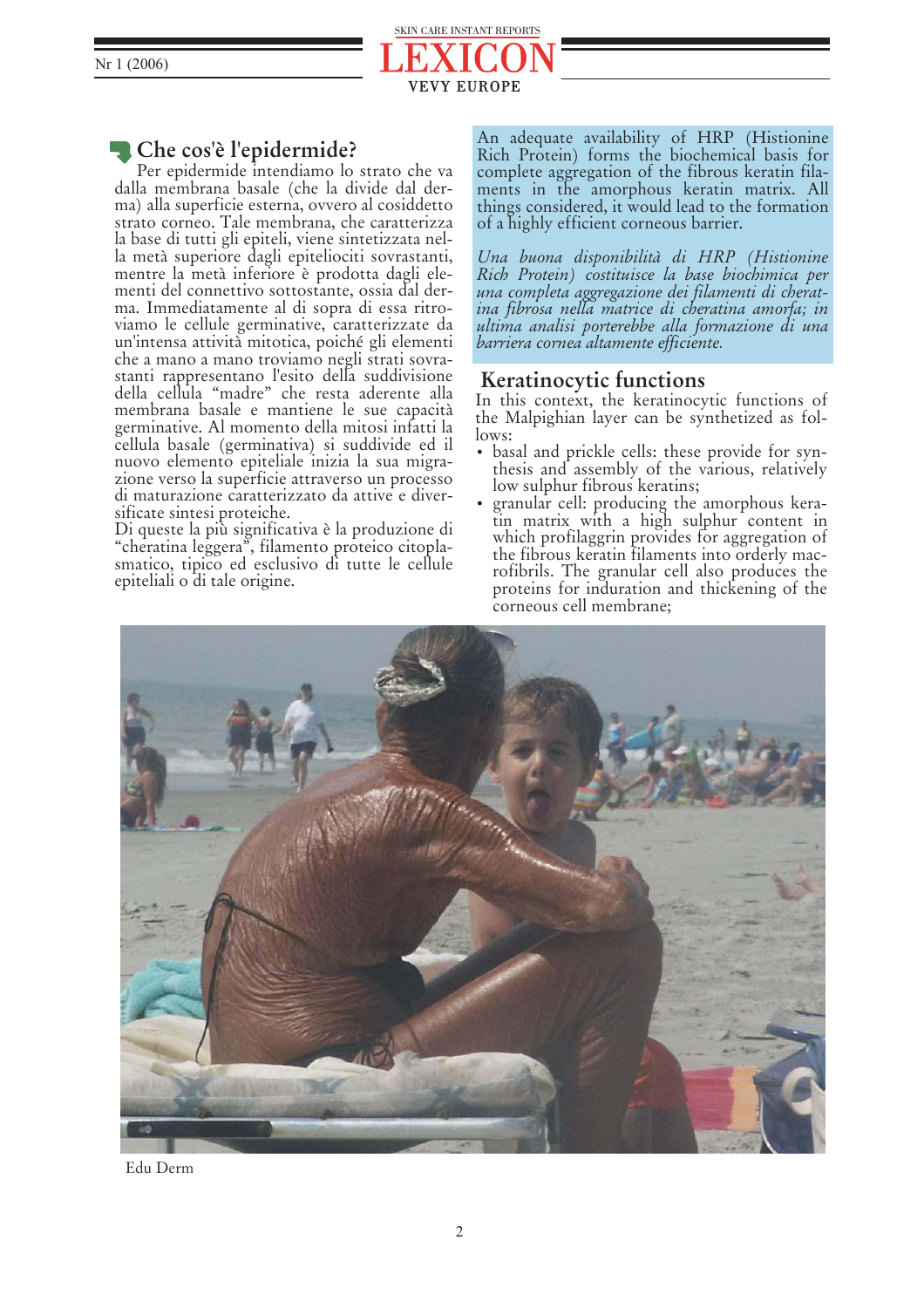



• corneous cell; in the initial corneification process, the granular cell takes on the appearance of a transition cell, losing its nucleus as well as its cytoplastic organules and lipid Odland corpuscles. This material is discharged from the cell and will partly form the intercellular cementing lipid mass, while partly degrading so as to form the NMF .

At the same time, profilaggrin is dephosphorylized, thus providing for uniform aggregation of the keratinic matrix and fibres, then to degrade, leaving the cell to partake in the formation of epicutaneous NMF.

In the next cornification phase of the epithelial cell, the membrane proteins are deposited (involucrin, keratolinin, vinculin, etc.) causing inspissation (of non keratinic na-

ture, but much more resisting than the keratin around which it is wrapped). Obviously, each cellular layer of the epidermis has a well defined, reciprocally dependent biosynthesis.

#### **Light keratin**

Now we may explain why we are dealing with light keratin (previously named cytokera-tin).<br>Usually this protein (MW from 46,000 to 58,000 daltons) is found only in the basal elements, most likely as a cytoskeleton, and is closely linked to mitotic phenomena. Du-ring the matu-<br>ration from the epidermal basal layers to the surface ones, the keratinic pro-teins polymerize and<br>become heavy keratins (in the most external layers their MW ranges from 63,000 to 67,000 daltons). Nevertheless the light form remains within the cell as a pro-duct of the previous syn-<br>thesis.

#### *La cheratina leggera*

*Spieghiamo ora perché si è parlato di cheratina leggera (la citocheratina di ieri). Si tratta di una proteina normalmente presente solo negli elementi basali, con probabile funzione di citoscheletro e strettamente connessa ai fenomeni mitotici ed il cui peso molecolare può variare dai 46000 ai 58000 dalton. Durante la maturazione dagli strati basali a quelli superficiali dell'epidermide, le proteine cheratiniche si polimerizzano diventando cheratine pesanti (negli strati più esterni il loro peso molecolare varia dai 63000 ai 67000 dalton). Peraltro la forma leggera resta nella cellula come prodotto della precedente sintesi.* 



Felix Vallotton (1865—1925).

### **Example 1** Funzioni cheratinocitiche

Le funzioni dei cheratinociti dello strato malpighiano possono essere così sintetizzate:

- cellule basali e spinose: provvedono alla sintesi ed all'assiemaggio delle varie cheratine fibrose, relativamente scarse di solfo;
- cellula granulosa: produce la matrice di cheratina amorfa ad alto contenuto di solfo en-tro cui la profilaggrina provvede ad aggregare in macrofibrille ordinate i filamenti di cheratina fibrosa. Produce altresì le proteine destinate ad indurire ed ispessire la membrana della cellula cornea;
- cellula cornea: nella fase iniziale del processo di corneificazione, la cellula granulosa assume l'aspetto di una cellula di transizione, perdendo sia il nucleo, sia gli organuli citoplasmatici sia i corpi lipidici di Odland. Questo materiale fuoriesce dalla cellula ed in parte va a costituire la massa lipidica cementante intercellulare, in parte si degrada costituendo una quota del- l'NMF.

Parallelamente la profilaggrina si defosforila, provvede ad aggregare in modo uniforme fibre e matrice cheratinica, per poi degradarsi, lasciando la cellula a partecipare alla formazione dell'NMF epicutaneo.

Nella fase successiva, della corneificazione della cellula epiteliale, avviene il deposito delle proteine di membrana (involucrina, cheratolinina, vinculina, etc.) con conseguente suo ispessimento (non cheratinica, ma assai più resistente della cheratina da essa avvolta).

È evidente che ogni strato cellulare dell'epidermide svolge ben precise biosintesi, reciproca- mente dipendenti.